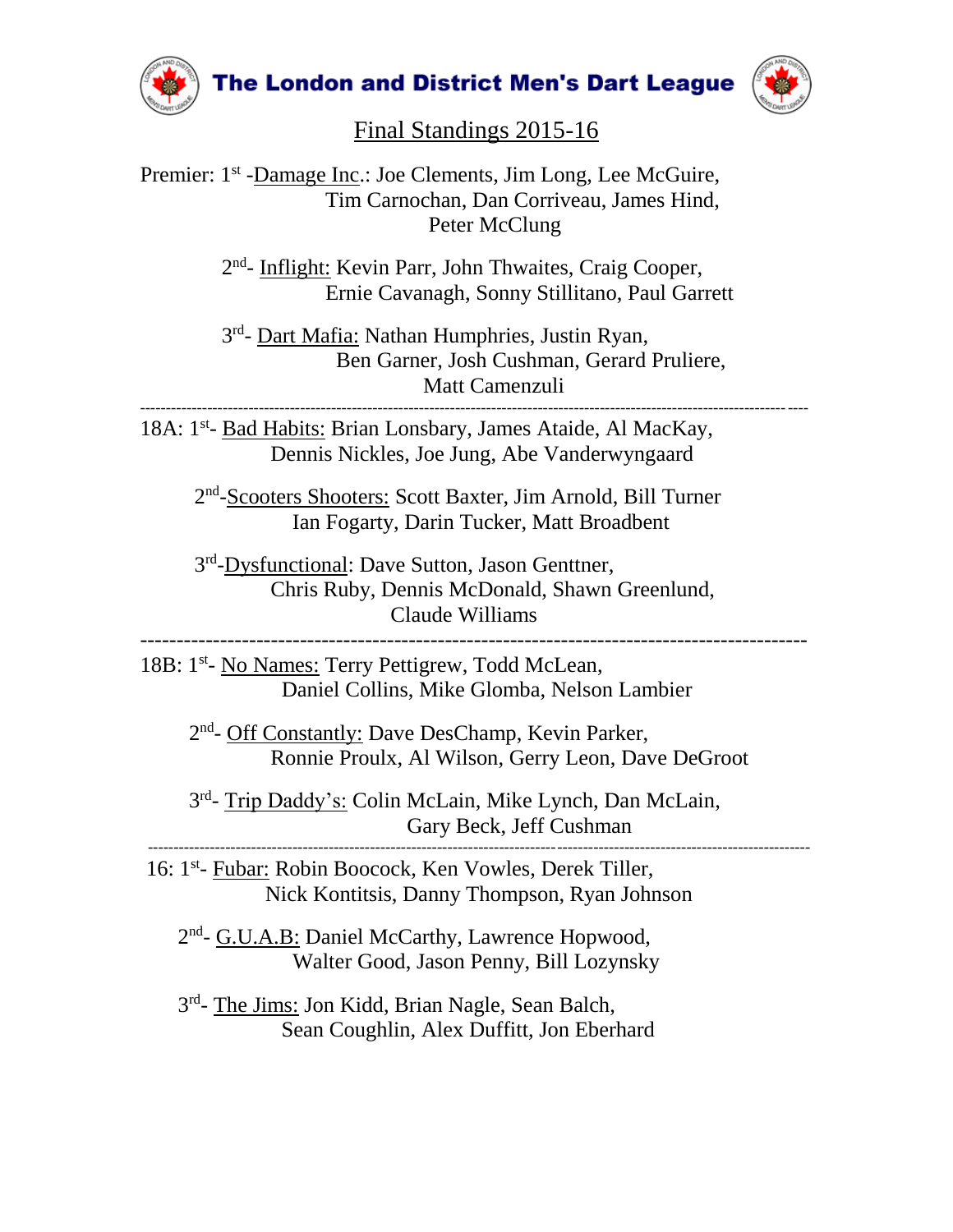

**The London and District Men's Dart League** 



## Final Standings 2015-16

12A: 1<sup>st</sup>- First Cut: Fred Woodcock, Larry Tulett, Darrin Boyd, Brian Gillespie, Dave Beacom, Tom Mitchell

2<sup>nd</sup>- Canadian Pride: Eric Schermuly, Jeff Beeswax, Chris Lennox Todd Thomas, Peter Meek, Joe Fleury

3<sup>rd</sup>- Runt Club: Paul Curtis, Jim Curtis, Don Kraemer, Doug Campbell, Jamie Clark, Bill Biffeld, Mike Godwin

--------------------------------------------------------------------------------------------------------------------------------- 12B: 1<sup>st</sup>- Dart Dynasty: Shawn Basacco, Randy Hounsell, Barry Nash, Bill Van Veen, Pat Queenan, Wayne Carter, Aaron Evanski

2<sup>nd</sup>- Not "The Pinheads": Dan Stevens, Rob Tunks, Paul Streith, Ted Burton, Rick Van Mourik, Wayne Moxey, Rick Van Mourik Jr.

3<sup>rd</sup>- Inlaw Outlaw: Matt Wright, Phil Gingrich, Al Gingrich, Mike Gingrich, Jon Gingrich, Carl Bennett

12C: 1<sup>st</sup>- Snipers: Garnet Borhi, Trevor Scott, Brad Brunkard, Andy G Brown, Paul Huddleston, Mike Chan

2<sup>nd</sup>- Who Cares: Tom Moore Sr, Tom Moore Jr, Justin Moore, Travis Moore, Andrew, Valles, Bruce Douglas

3<sup>rd</sup>- Whiskey Business: Andrew Ferguson, Keith Windling, Mike Desmairis, Adam Solomon, Ford Newhook